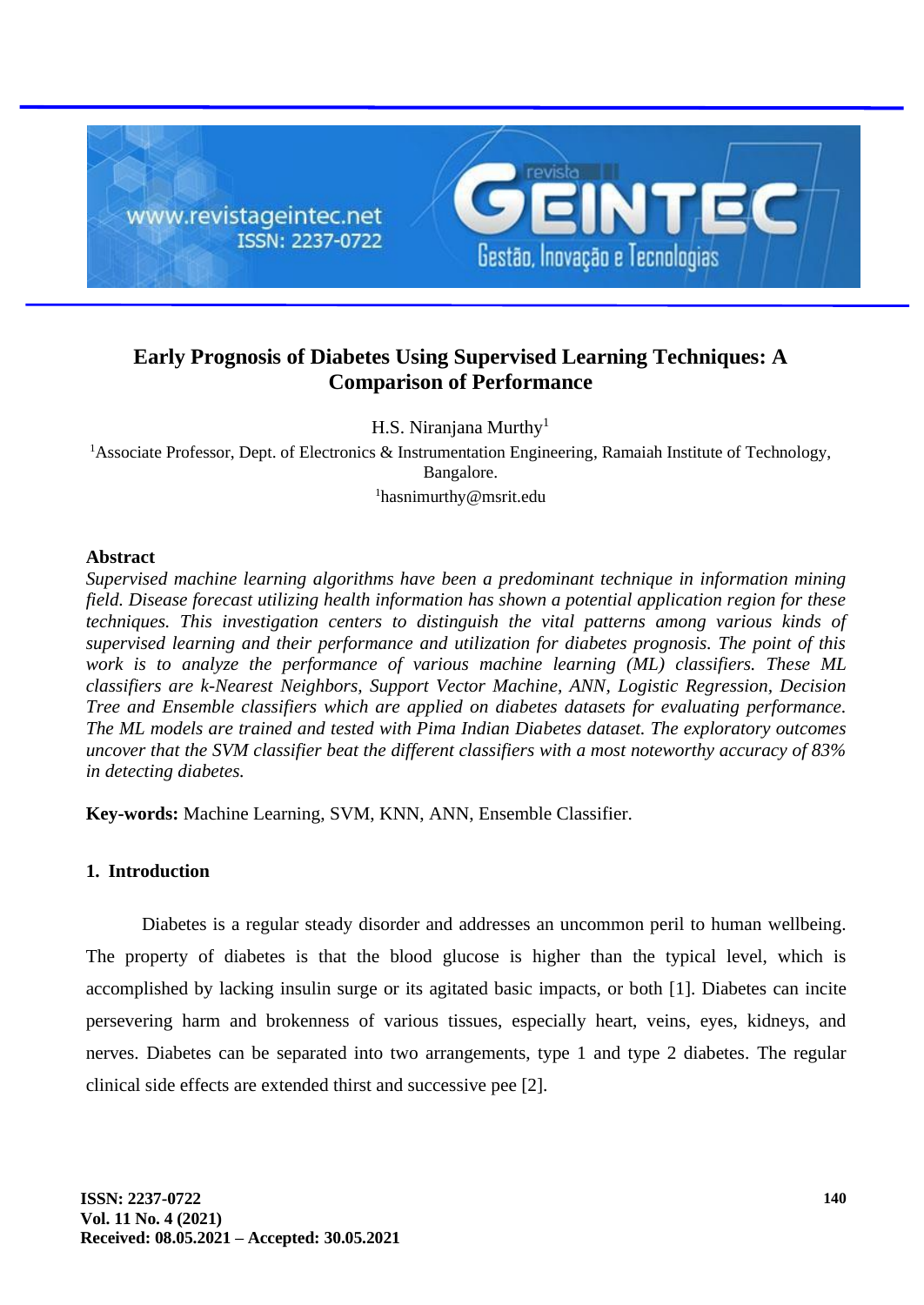With the headway of daily comforts, diabetes is logically customary in people's step by step life. Thus, fast and exact identification of diabetes is a point excellent examining . In prescription, the investigation of diabetes is as shown by fasting blood sugar, glucose opposition, and subjective blood sugar levels. The earlier assurance is gotten, significantly easier we can deal with it. Artificial intelligence can help to make a groundwork decision about diabetes according to their step-by-step real appraisal data, and it can fill in as a wellspring of point of view for experts [3]. For AI strategy, the fundamental issues are to pick the significant features and the correct classifier.

The extent of this exploration is principally on the presentation investigation of disease forecast approaches utilizing various variations of AI algorithms. Disease forecast and in a more extensive setting, clinical informatics, have acquired critical consideration from the information science research recently [4]. This is principally because of PC based innovation into the health care area in various structures and resulting accessibility of enormous health data sets for specialists. These information are used in a wide scope of medical care regions, for example, the investigation of medical services usage, estimating execution of an emergency clinic care network, investigating examples and creating illness risk forecast model, constant sickness reconnaissance, and contrasting disease predominance and risk expectation models implying AI calculations (e.g., logistic regression, ANN and SVM), explicitly - supervised learning. Models dependent on these calculations utilize marked information for training. Patients are characterized into a few gatherings like generally safe and high danger in test set [5].

In particular, we discovered little exploration that makes a thorough audit of articles utilizing diverse learning calculations for disease forecast. Thusly, this examination plans to recognize key patterns among various sorts of supervised AI calculations, their presentation accuracies for the disease being examined. Likewise, the benefits and impediments of various supervised AI calculations are summed up. The consequences of this investigation will assist the researchers with bettering comprehend latest things and focal points of illness forecast models utilizing AI calculations and figure their exploration objectives appropriately.

Customarily, standard factual techniques and specialist's instinct, information and experience had been utilized for anticipation and illness risk expectation. This training frequently prompts undesirable predispositions, mistakes and high costs, and contrarily influences the nature of administration given to patients. Expanding accessibility of e-health information, more robust and progressed computational methodologies, for example, AI have gotten more viable to apply and investigate in disease forecast zone. The majority of the related work used at least one AI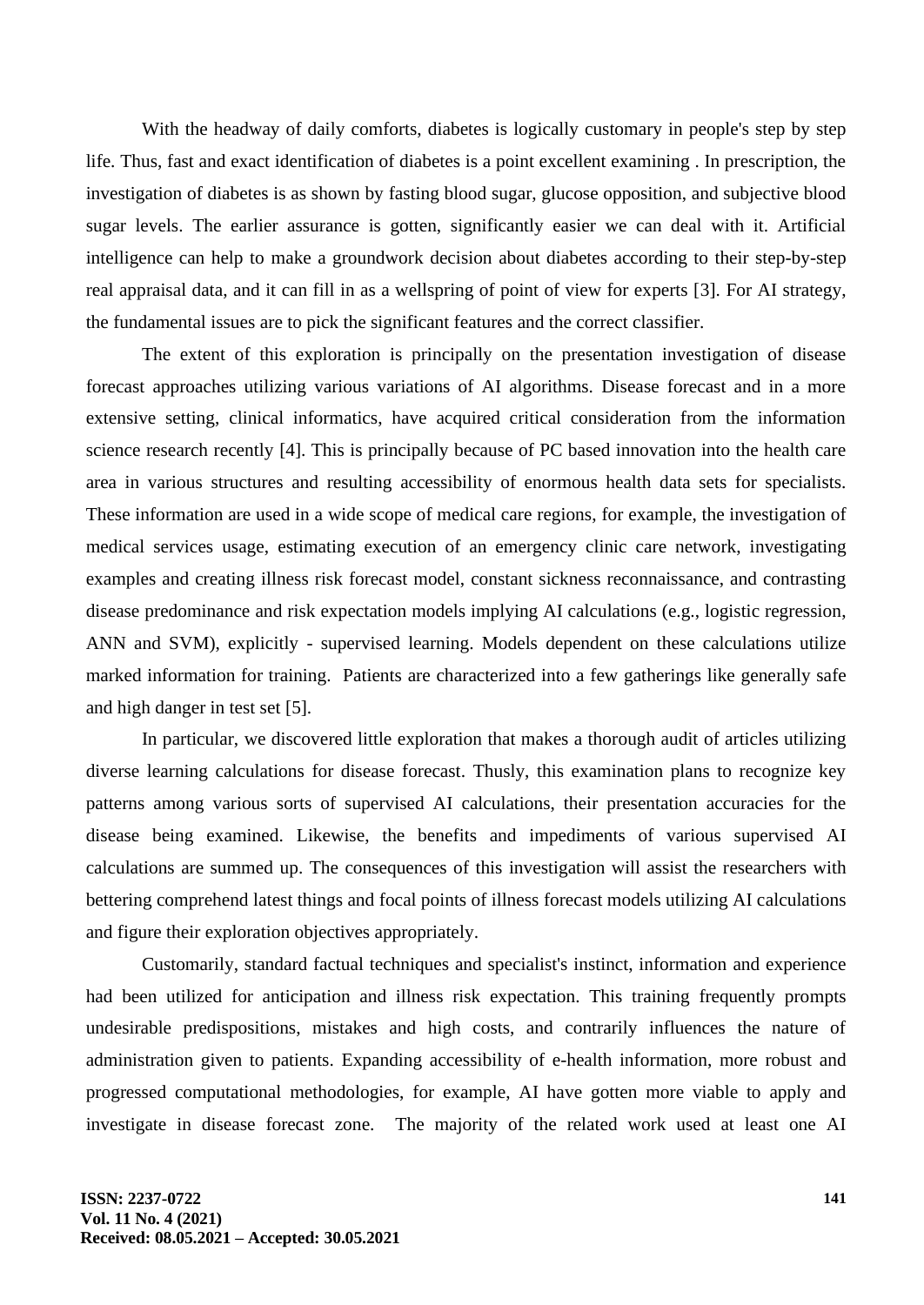calculations for a specific disease expectation. Thus, the correlation of various supervised AI calculations for disease detection is the essential focal point of this examination.

This article is figured out as follows: Segment 2 portrays technique; Segment 3 depicts results and discussions and Segment 4 demonstrate Conclusions.

### **2. Methodology**

### **Dataset**

For assessment of viability of the proposed model, we utilize the openly accessible "Pima Indian Diabetes" dataset. In this work, we lean toward this dataset in light of the fact that it gives experiences about indications that can anticipate the event just as the class of diabetes. This dataset is most broadly utilized for assessment of various ML models and it offers a chance to contrast the proposed model with existing techniques.

The dataset comprises the clinical history of 768 ladies patients. All patients lie in the age scope of 21 to 81years. The dataset contains the accompanying eight features as autonomous factors (clinical indicator) and one ward (target) variable as shown in Table 1.

70% of the information were used as preparing set and staying 30% of information were used for testing.

| Dataset description of the medical records for Pima Indians |                                                                  |  |  |  |
|-------------------------------------------------------------|------------------------------------------------------------------|--|--|--|
|                                                             | 1. $preg = Number of times pregnant$                             |  |  |  |
|                                                             | 2. plas = Plasma glucose concentration 2 hours in an oral        |  |  |  |
|                                                             | glucose tolerance test                                           |  |  |  |
| 3.                                                          | $pres = Diastolic blood pressure (mm Hg)$                        |  |  |  |
| 4.                                                          | $skin = Triceps$ skin fold thickness $(mm)$                      |  |  |  |
| 5.                                                          | test = 2-Hour serum insulin (mu $U/ml$ )                         |  |  |  |
| 6.                                                          | mass = Body mass index (weight in $kg/(height in m)^2)$ )        |  |  |  |
| 7.                                                          | pedi = Diabetes pedigree function                                |  |  |  |
| 8.                                                          | $age = Age (years)$                                              |  |  |  |
|                                                             | 9. $class = Class variable (1: tested positive for diabetes, 0:$ |  |  |  |
|                                                             | tested negative for diabetes)                                    |  |  |  |

# Table I - Description of Pima Indians Diabetes Dataset

### **Machine Learning Algorithms**

In this work, six machine learning techniques are used for identifying the diabetes. These models are utilized to improve forecast. These classifiers are contrasted to discover the best predictor of diabetes in patients.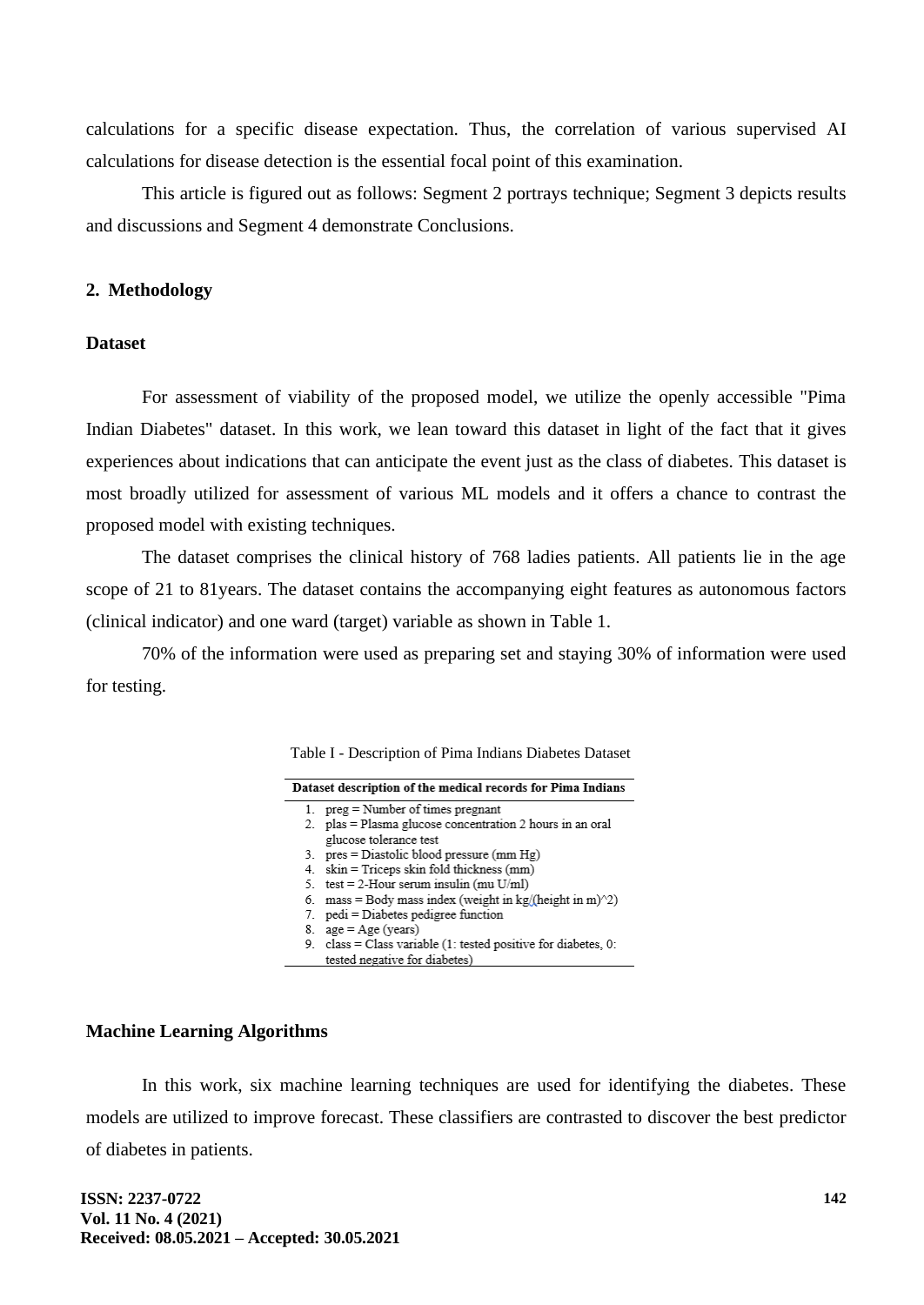### **Logistic Regression (LR)**

LR is a well-established and incredible technique for supervised grouping [6]. It is an expansion of normal regression furthermore, can display just a dichotomous which typically addresses the event or nonoccurrence of an occasion. LR discovers the likelihood that new occurrence has a place with a specific class. Since it is a likelihood, the result lies somewhere in the range of 0 and 1. Along these lines, to utilize the LR as a double classifier, an edge should be relegated to separate two classes. For instance, a likelihood esteem more than 0.50 for an info example will characterize it as 'class 1'; something else, 'class 2'.

### **Support Vector Machine (SVM)**

A classifier that has gotten impressive consideration is SVM. This procedure has its underlying foundations in statistical learning hypothesis. As an undertaking of characterization, it looks for ideal hyperplane isolating the tuples of one class from another. SVM functions admirably with higher dimensional information and in this manner dodges dimensionality issue. Albeit the SVM based grouping is incredibly sluggish, the outcome, is anyway profoundly exact. Further, testing an obscure information is extremely quick. SVM is less inclined to over fitting than different strategies. It likewise encourages conservative model for classification.



### **Decision Tree (DT)**

DT learning is a regulated AI strategy for actuating a DT from training information. A DT is a prescient model which is a planning from perceptions about a thing to decisions about its target. In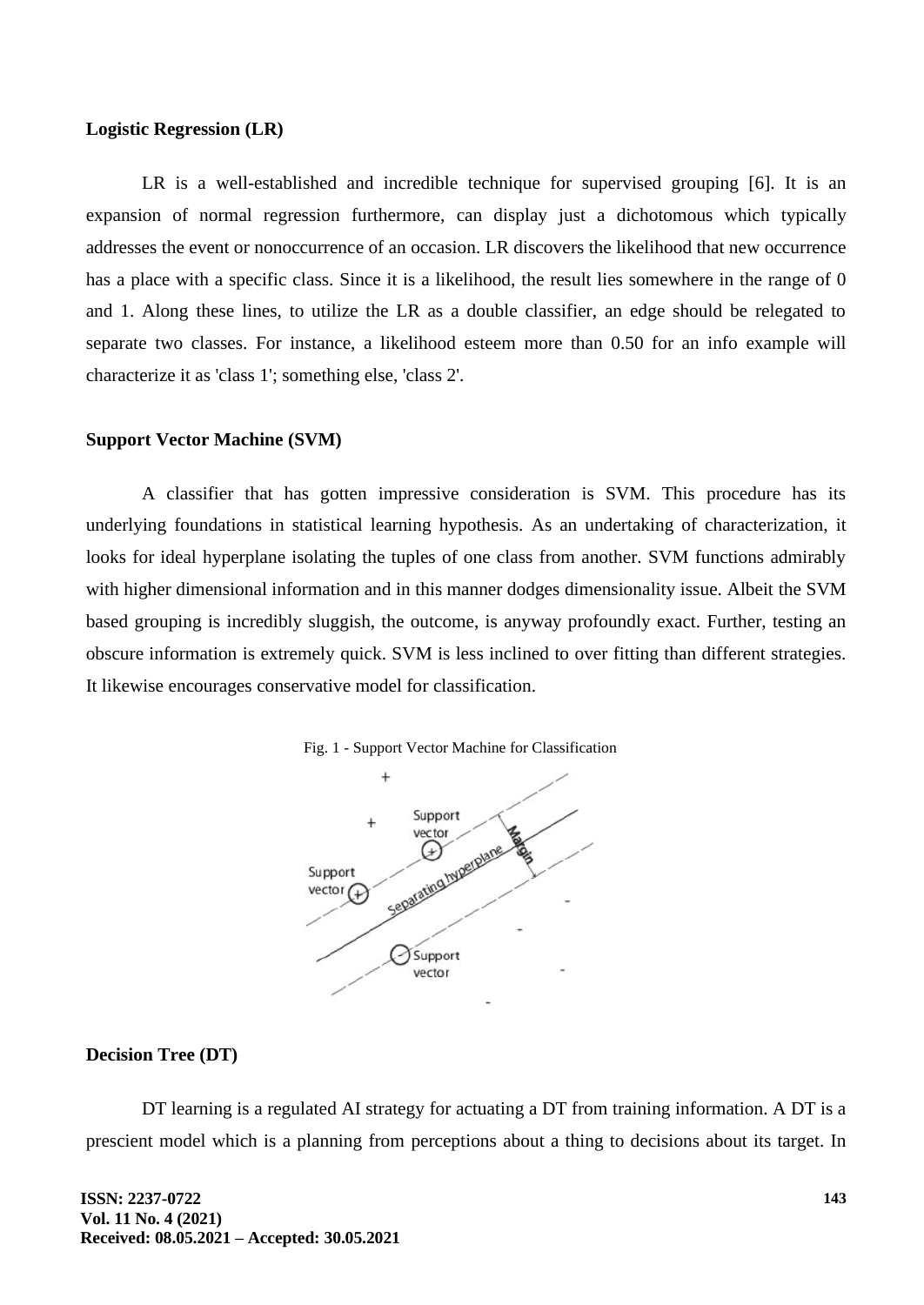the tree structures, leaves address classifications, nonleafy hubs are highlights, and branches address conjunctions of highlights that lead to the groupings. Building a DT that is reliable with a given informational collection is simple. The test lies in building great DT, which normally implies the littlest DTs [7].

### **K-Nearest Neighbor**

KNN is the most straightforward and soonest classification calculations. It tends to be thought a less difficult form of a Naive Bayes (NB) classifier. In contrast to the NB method, the KNN calculation doesn't need to consider likelihood esteems. KNN is a non-parametric, slow learning algorithm. Its inspiration is to use a data base in which the data centers are separated into a couple of classes to predict the portrayal of another example point. KNN Algorithm relies upon comparability. A thing is assembled by a larger part vote of its neighbors, with the article being allotted to the class commonly standard among its k nearest neighbors.

### **Artificial Neural Network (ANN)**

ANNs are normally inspired PC programs planned to imitate the way the human frontal cortex process information. ANNs amass their knowledge by distinguishing the models and associations in data and learn through experience, not from programming [8]. Another critical contrast between ANNs programming and other PC programs is that the calculations utilized for information investigation are adaptable. They can be changed whenever during the advancement of examination. The unmistakable component of ANNs is their capacity to manage multidimensional issues, including a few huge numbers of highlights. An ANN is framed from many single units, for example artificial neurons, associated with coefficients, which comprise the neural design and are coordinated in layers [9]. The capacity of neural calculations comes from associating neurons in an organization. The better the neurons are associated in networks, the better is the expectation as yield.

### **Ensemble Classifier**

Ensemble learning improves AI results by joining a few models. This methodology permits the creation of better classifier contrasted with a solitary model.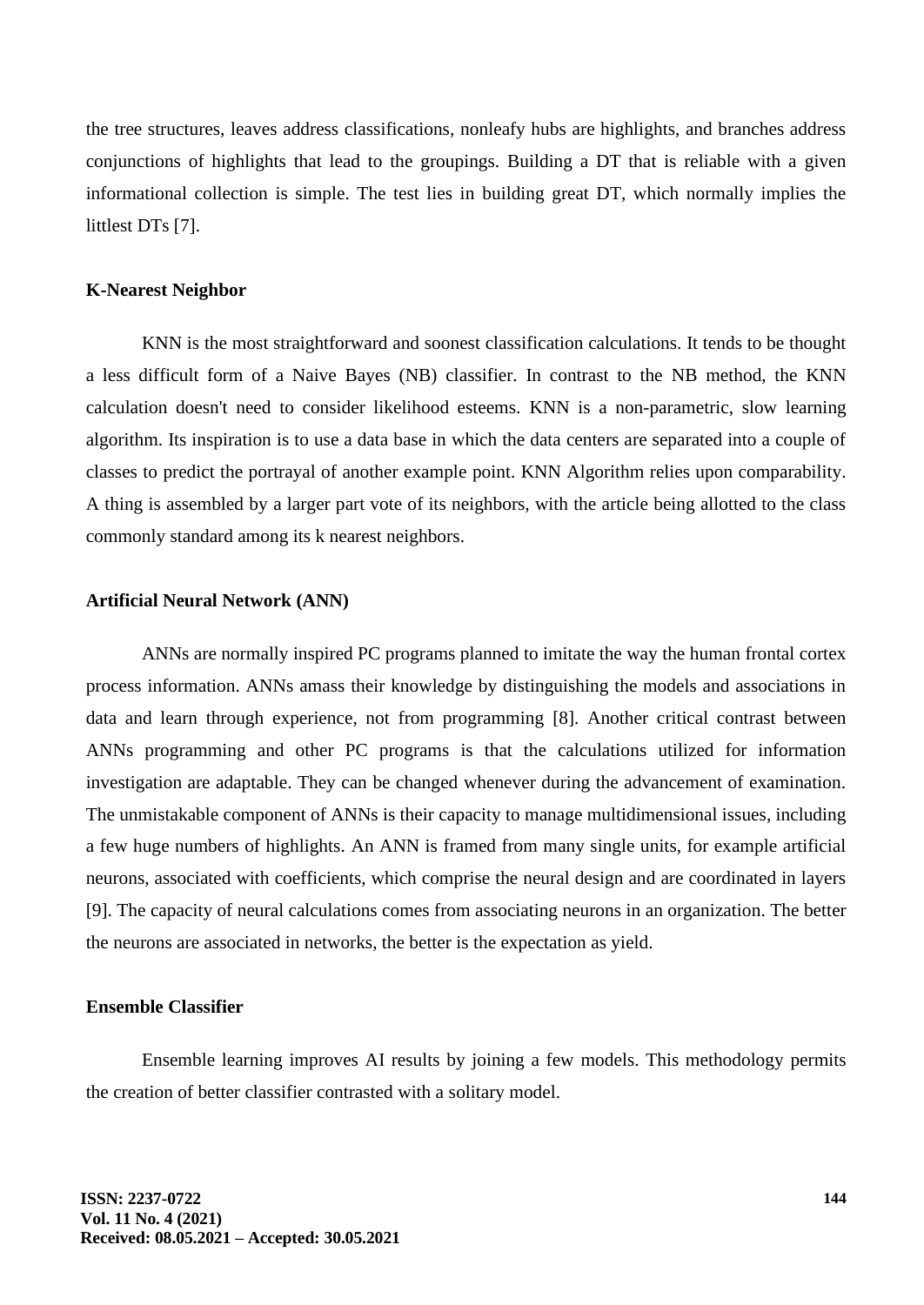



Ensemble strategies are meta-calculations that consolidate a few AI procedures into one prescient model to diminish variance (bagging), biasing (boosting), or improve forecasts (stacking)[12]. Ensemble techniques can be partitioned into two gatherings specifically sequential and parallel strategies. In sequential strategies where the base learners are created consecutively (for example AdaBoost). The essential inspiration of sequential strategies is to utilize the reliance between the base learners. Parallel strategies where the base learners are created in parallel (for example random Forest). The essential inspiration of parallel strategies is to utilize freedom between the base learners since the error can be decreased significantly by averaging. All together for ensemble strategies to be more precise than any of its individual elements, the base learner must be pretty much as exact as could be expected.

In this investigation, ML models utilize the Pima Indian Diabetes datasets for predicting the diabetes. The overall prediction algorithm is presented in below.

| Algorithm: Diabetes Prognosis using ML models |                                                                |  |  |  |
|-----------------------------------------------|----------------------------------------------------------------|--|--|--|
| Input: Eight input feature vectors            |                                                                |  |  |  |
| Output: Target value; Normal - 0, Diabetes-1  |                                                                |  |  |  |
|                                               | Read the data from Pima Indian Diabetes dataset                |  |  |  |
|                                               | Split the data into training and testing data with 70:30<br>2. |  |  |  |
|                                               | ratio                                                          |  |  |  |
|                                               | 3. Feature extraction from training and testing datasets       |  |  |  |
| 4.                                            | Building the machine learning models                           |  |  |  |
|                                               | 5. Train the machine learning models                           |  |  |  |
|                                               | 6. Predict diabetes using the test datasets                    |  |  |  |
|                                               | 7. Calculate the % accuracy of ML model from confusion         |  |  |  |
|                                               | matrix, where % $Accuracy = \frac{1}{TP+TN+FP+FN}$             |  |  |  |
|                                               |                                                                |  |  |  |
|                                               | 8. Tune the parameters of ML models for finding the            |  |  |  |
|                                               | optimal accuracy                                               |  |  |  |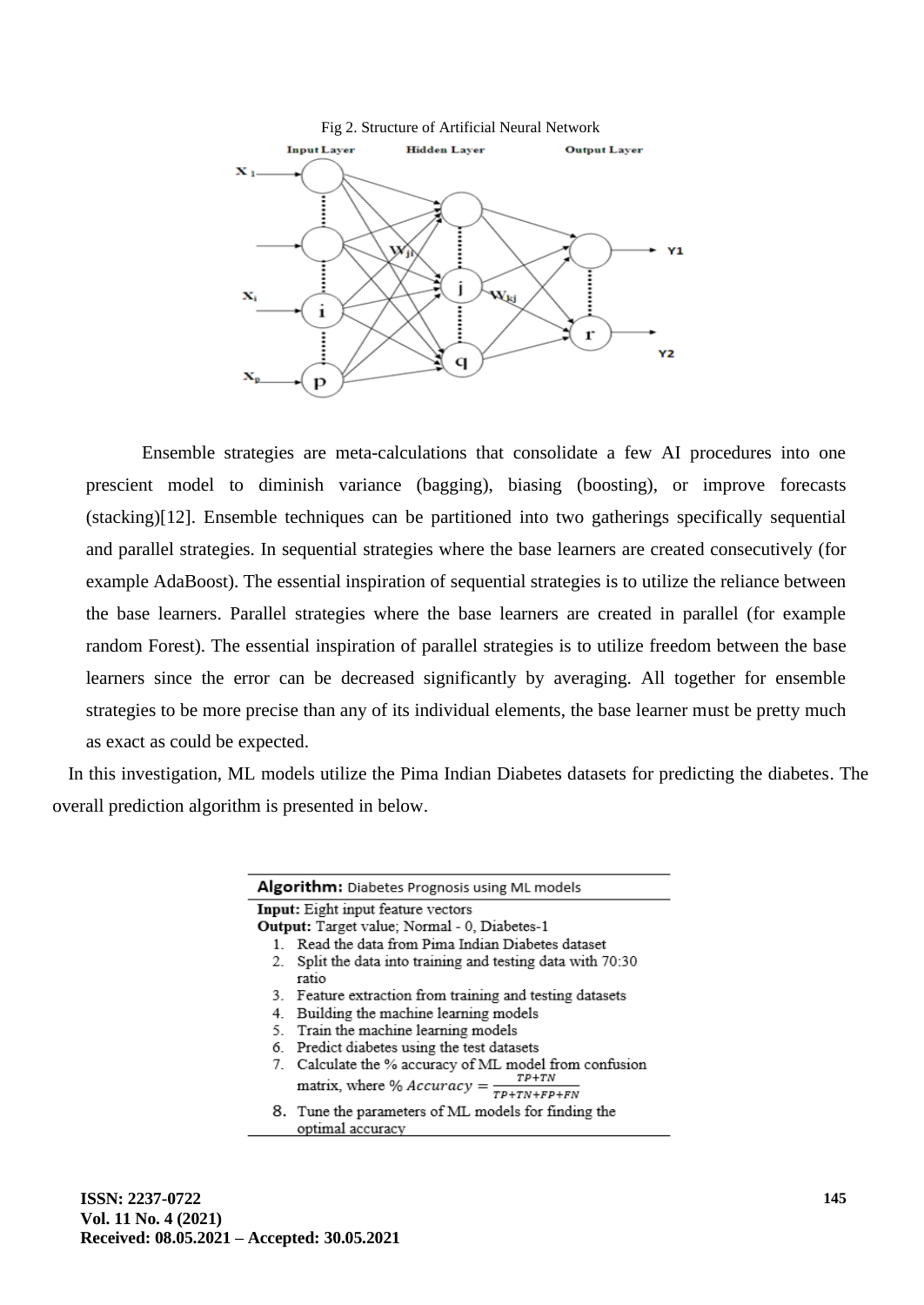### **3. Results and Discussions**

The investigations are directed for the forecast of Diabetes illness by applying different AI classifiers. From the test results, we distinguish that SVM classifier perform better when contrasted with other six ML classifiers in the forecast of diabetes.

The undereath Fig 3 shows execution of different ML strategies in the forecast of diabetes. The exploratory outcomes show the examination of LR, DT, SVM, KNN, ANN and Ensemble classifiers and assess the exhibition based on exactness. Altogether classifiers, SVM perform better with a precision of 83%.



The fig.4 shows the ROC graph of the SVM classifier for detecting the diabetes. ROC curves are as a rule used to show in a graphical way the relationship among sensitivity and specificity for each test.

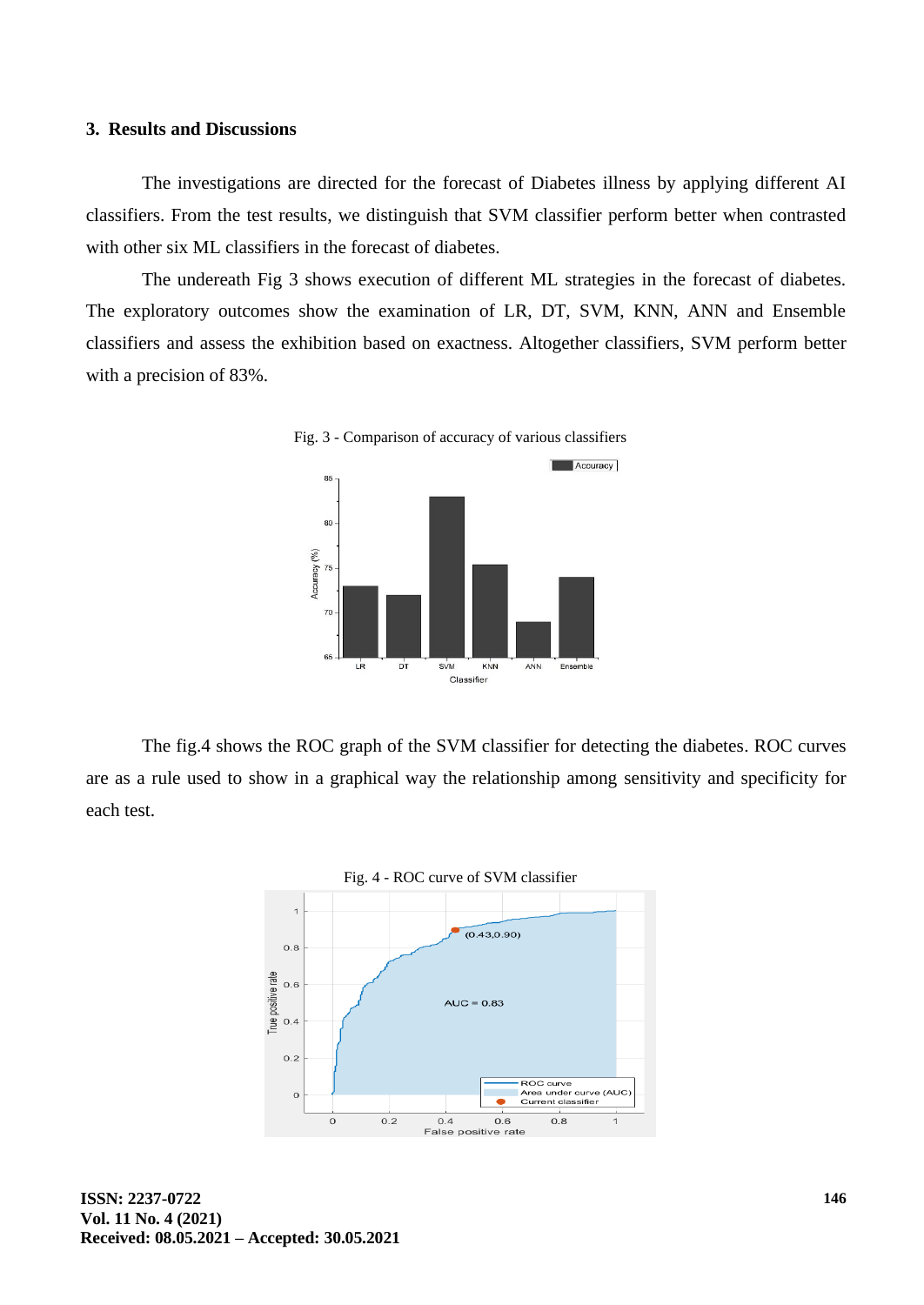Besides, the region under the ROC bend (AUC) gives an idea with respect to the upside of using the test(s) being alluded to. AUC estimates the whole two-dimensional territory under the whole ROC curve. AUC gives a total measure of performance across all classification limits. Table 2 shows the comparison of proposed work with earlier works carried out by using other datasets.

| Reference         | Algorithms<br>compared | Disease Predicted | Reported<br>Accuracy |
|-------------------|------------------------|-------------------|----------------------|
|                   |                        |                   | (%)                  |
| Malik et al. [10] | ANN. LR. SVM           | Diabetes          | 80.7                 |
| Behroozi and      | KNN, NB,               | Parkinson's       | 80                   |
| Sami [11]         | SVM                    | disease           |                      |
| Zupan et al. [12] | DT. NB                 | Prostate cancer   | 70.8                 |
| Aneja and Lal     | ANN, NB                | Asthma            | 82                   |
| [13]              |                        |                   |                      |
| Chen et al. [14]  | DT, KNN, NB            | Cerebral          | 64.6                 |
|                   |                        | infarction        |                      |
| Sisodia and       | DT. NB. SVM            | Diabetes          | 76.4                 |
| Sisodia [15]      |                        |                   |                      |
| Proposed work     | LR, DT, KNN,           | <b>Diabetes</b>   | 83                   |
|                   | SVM, ANN &             |                   |                      |
|                   | Ensemble               |                   |                      |

Table 2 - Comparison of performance of ML techniques with other datasets

### **4. Conclusion**

This exploration endeavored to examine relative performance of various ML algorithms in disease prognosis. The proposed approach is compared with six distinct methodologies, to be explicit LR, DT, SVM, KNN, ANN and Ensemble classifiers to show the improvement of Diabetes detection. The outcomes uncovered that, SVM calculation can recognize the Diabetes with improved exactness precision of 83%. Thus, the SVM model for predicting Diabetes can help the clinical specialists with taking key steps in early identification, which is a critical worry of clinical consideration in India.

### **References**

A. Lonappan, J.Jacob, C. Rajasekaran, G.Bindu, , Thomas, V., , and Mathew, K. T., "Diagnosis of diabetes mellitus using microwaves", *J. Electro. Wave.* 21, pp. 1393–1401, 2007.

A. Krasteva, Kisselova A., Panov, V. and Krastev, Z., "Oral cavity and systemic diseases—*Diabetes Mellitus", Biotec. Equip.* 25, pp. 2183–2186, 2011.

I. Iancu, Iancu, E. and Mota M., and, "Method for the analysing of blood glucose dynamics in diabetes mellitus patients," in *Proc. of the IEEE Int. Conf. on Automation, Qual. and Test., Robo.,* 2008.